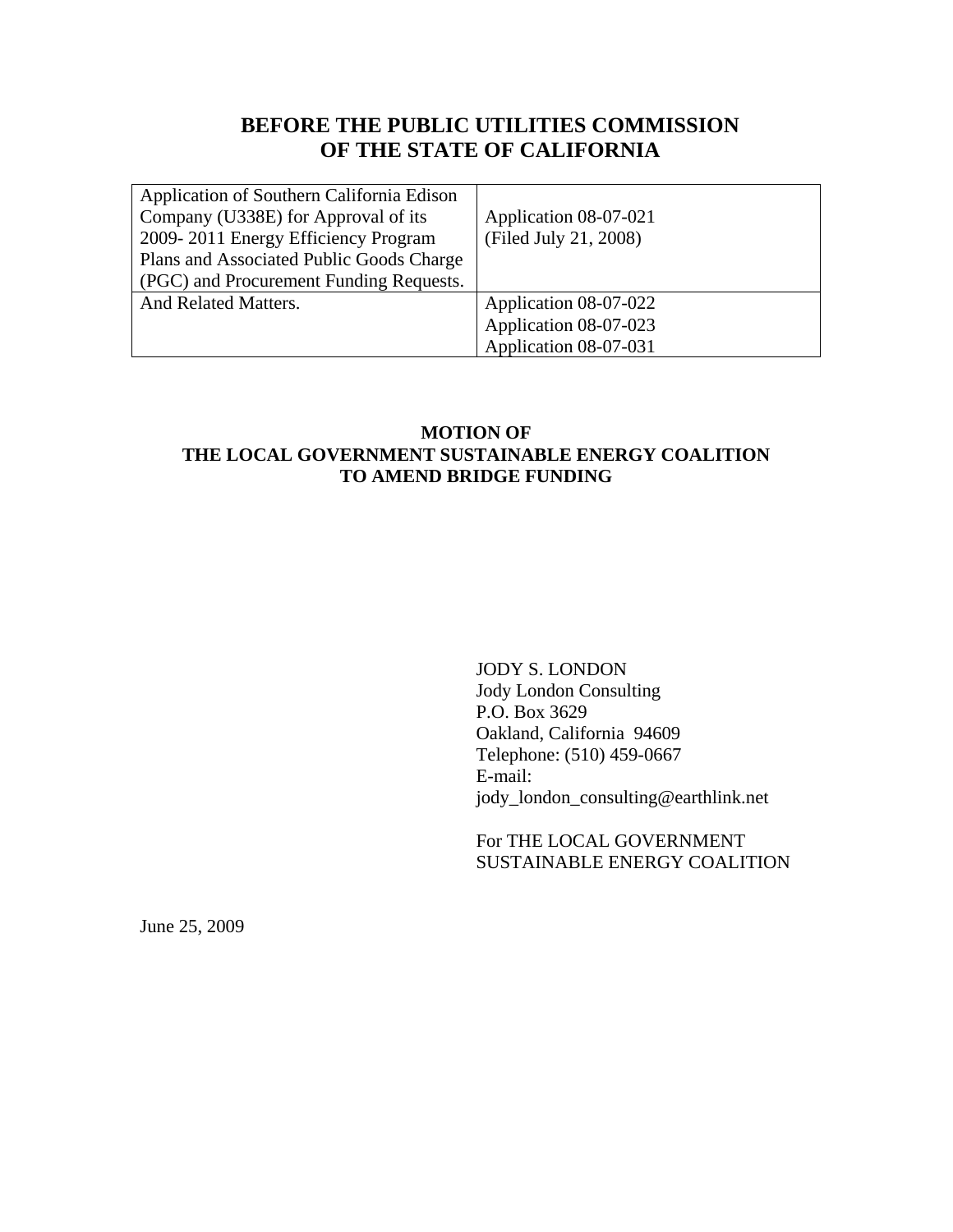# **I. Introduction**

1

In accordance with Rule 11.1 of the Rules of Practice and Procedure of the California Public Utilities Commission ("Commission"), the Local Government Sustainable Energy Coalition<sup>1</sup> ("LGSEC") submits this motion to amend the bridge funding for local government partnership programs that are continuing from the 2006- 2008 program cycle and are expected to be approved for the 2009 – 2011 funding cycle. In particular, LGSEC asks the Commission to:

- ♦ Remove the cap on bridge funding and direct the contracts to extend at least six months beyond the date the 2009-2011 programs are approved;
- ♦ Recognize local governments as part of the commercial category and as such, eligible for up to 100% direct installation program approaches;
- ♦ Recognize that the Total Resource Cost may not be a valid test of cost for local government programs; and
- ♦ Reduce excessive reporting and analysis to streamline programs while retaining evaluation, measurement, and verification ("EM&V").

The current situation is inhibiting the ability of local governments to respond quickly to changing and challenging economic conditions, take advantage of emergency funding opportunities, and work toward commonly held goals identified in the *Strategic Plan for Energy Efficiency*.

<sup>&</sup>lt;sup>1</sup> The Local Government Sustainable Energy Coalition includes: the Association of Bay Area Governments, the Association of Monterey Bay Area Governments, the City of Berkeley, the City of Huntington Beach, the City of Irvine, the City of Pleasanton, the City and County of San Francisco, the City of Santa Monica, the County of Los Angeles, the County of Marin, the County of Ventura, the Energy Coalition, the South Bay Cities Council of Governments. Each of these organizations may have different views on elements of these comments, which were approved by the LGSEC's Board.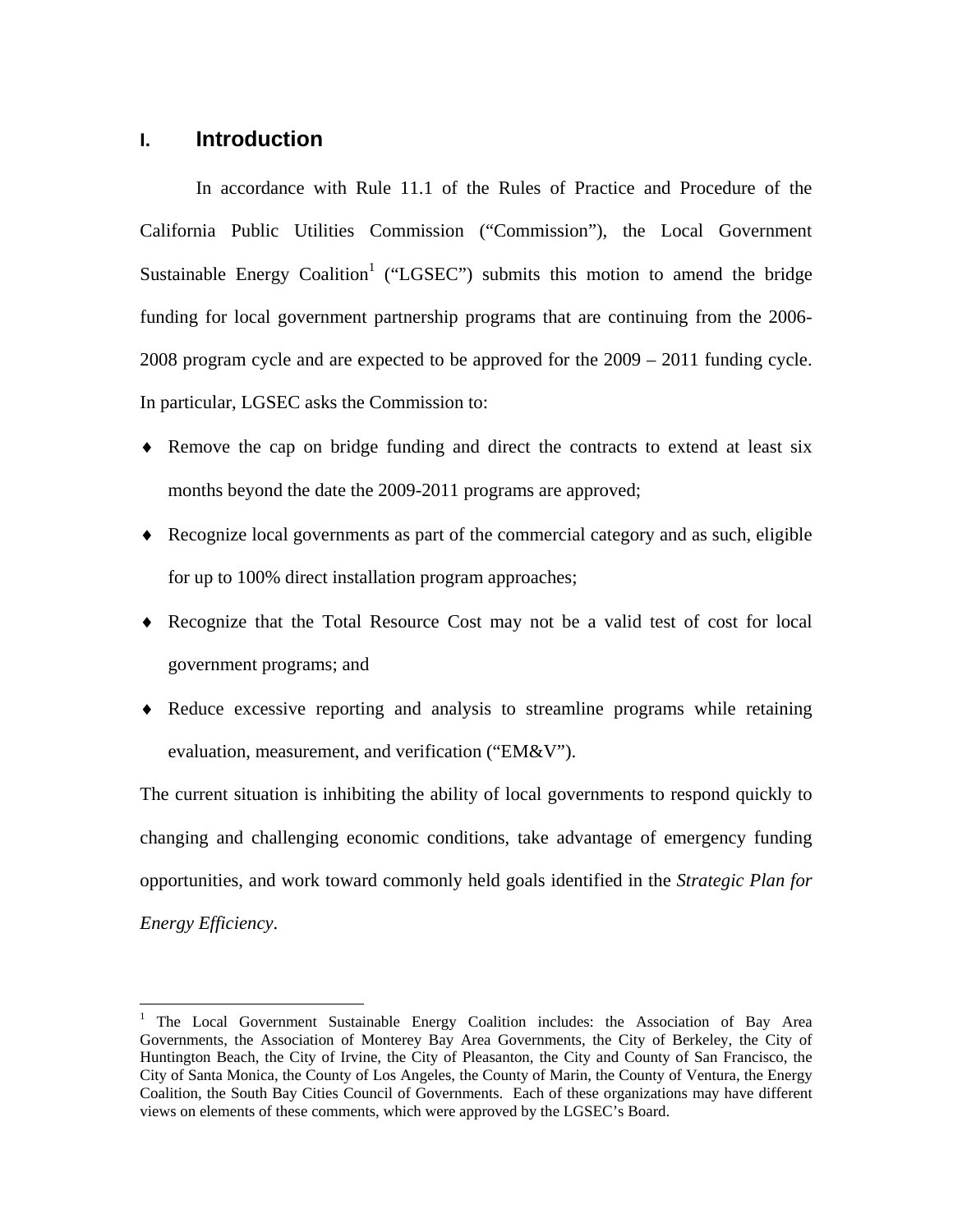#### **II. Need for Expedited Action**

Absent timely authorization of the 2009-2011 program cycle, a variety of adverse impacts and circumstances have occurred.

- ♦ Decreased ability to leverage funds from the American Recovery and Reinvestment Act of 2009, including coordination with energy efficiency block grants, weatherization programs, job creation, and other community and economic development opportunities.
- ♦ Diminished program effectiveness. The current bridge funding is by purpose intended to extend the 2006-2008 programs for one year. The rules that apply to bridge funding are onerous and are creating additional administrative costs in the form of mandatory monthly reports and notifications, and decreased ability to move funds between a local government partner's programs to meet program demand and staffing availability (for example, the use of summer student interns). While we appreciate the opportunity to continue the programs while the Commission reviews the amended applications, we also find that both we and our utility counterparts are spending significant time on administrative reporting rather than program delivery.
- ♦ Missed opportunities to achieve goals identified in the *Energy Efficiency Strategic Plan.* The 2006-2008 programs were designed before development and adoption of the *Strategic Plan*, not to mention passage and implementation of AB 32 and a host of other sustainable legislative pieces that will require integration over the long term. Continuing these programs under bridge funding will allow the Commission to come to terms with the collaboration at the state level to avoid duplication and missed opportunities. LGSEC members would gladly incorporate further program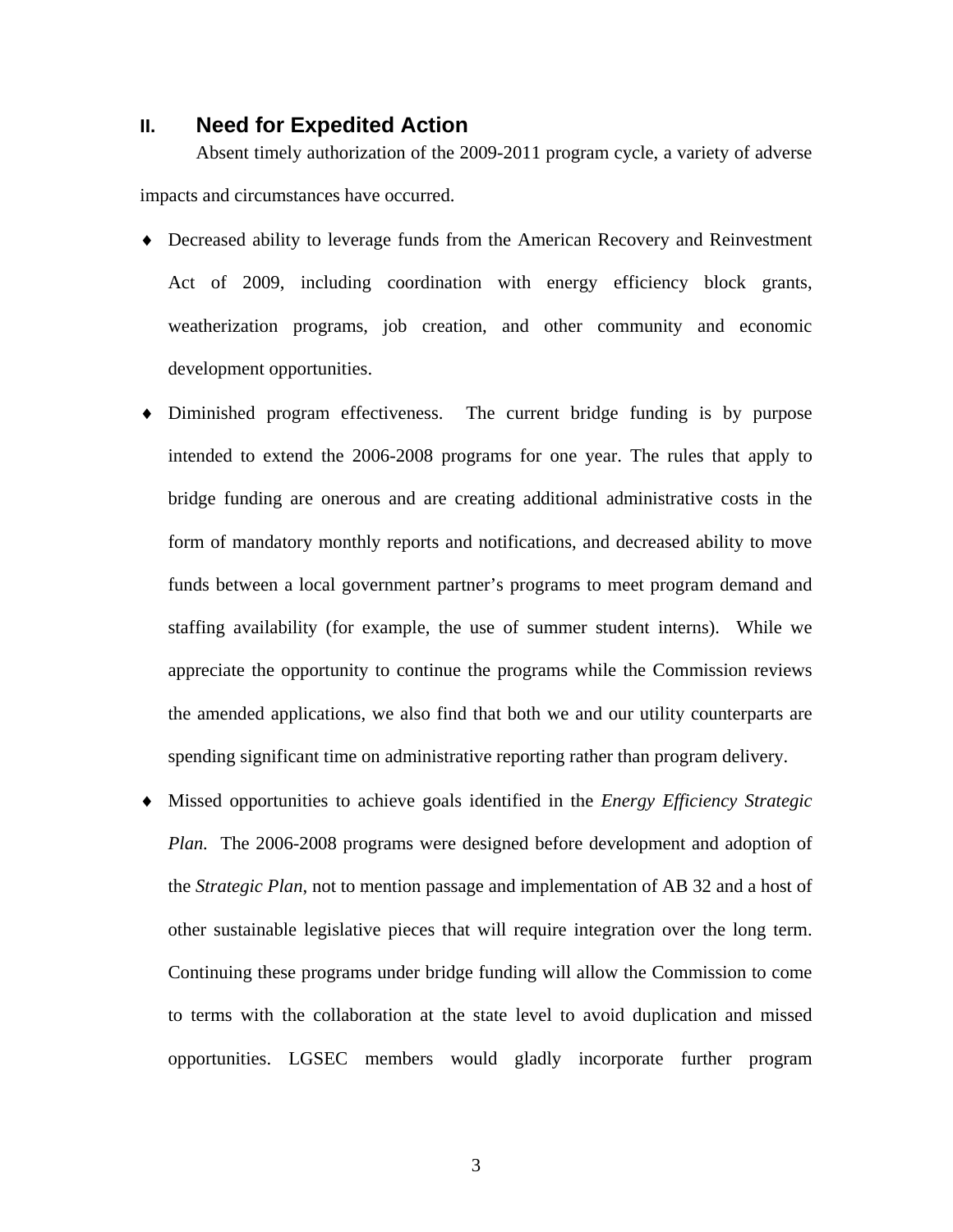modifications to meet *Strategic Plan* goals in the future, but request the ability to begin now to move forward through an extended bridge funding cycle.

♦ Local government continues to be a reliable partner for utility programs. Local governments may be struggling financially, but we provide basic services and are here for the long term.

 An additional concern of broader impact is the delay in introducing programs designed for the 2009 – 2011 cycle. In addition to local governments, this affects current third party programs that are continuing, as well new local government partnerships and third party programs that have not been able to commence. The LGSEC has tailored this motion to pertain to local government programs, but recognizes that the Commission may wish to modify the bridge funding for third party programs that are similarly situated.

#### **III. Background**

 $\overline{a}$ 

 LGSEC and various local governments have invested innumerable resources to participate in the Commission and IOU's 2009-2011 government partnership programs planning **process for the past 2 years**. 2 We have proposed a framework for local government programs among the various filings, as well as comments on the bridge funding cycle. $3$ 

 Further, LGSEC was an active participant in the Commission's deliberations to develop the *Strategic Plan for Energy Efficiency*, that began in 2007.<sup>4</sup> Our participation

<sup>&</sup>lt;sup>2</sup> Local governments were active participants in the predecessor to this proceeding. R.06-04-010.<br><sup>3</sup> See Bername of LCSEC to Utiling Francy Efficiency Applications for 2000, 2011, Aygust 28, 20

<sup>&</sup>lt;sup>3</sup> See *Response of LGSEC to Utility Energy Efficiency Applications for 2009-2011*, August 28, 2008; Letter from LGSEC to CPUC Executive Director, February 6, 2009; *Comments of LGSEC on Amended Utility Applications for 2009 – 2011 Energy Efficiency Programs*, April 17, 2009; *Reply Comments of LGSEC on Amended Utility Applications for 2009 – 2011 Energy Efficiency Programs*, May 5, 2009; 4

See various filings in the application to develop the *Strategic Plan for Energy Efficiency*, A.08-06-004, and predecessor proceeding R.06-04-010, including *Pre-Workshop Comments of the LGSEC on Individual Big, Bold Strategies Workshops*, May 25, 2007; *Comments of LGSEC on Energy Efficiency Programs and*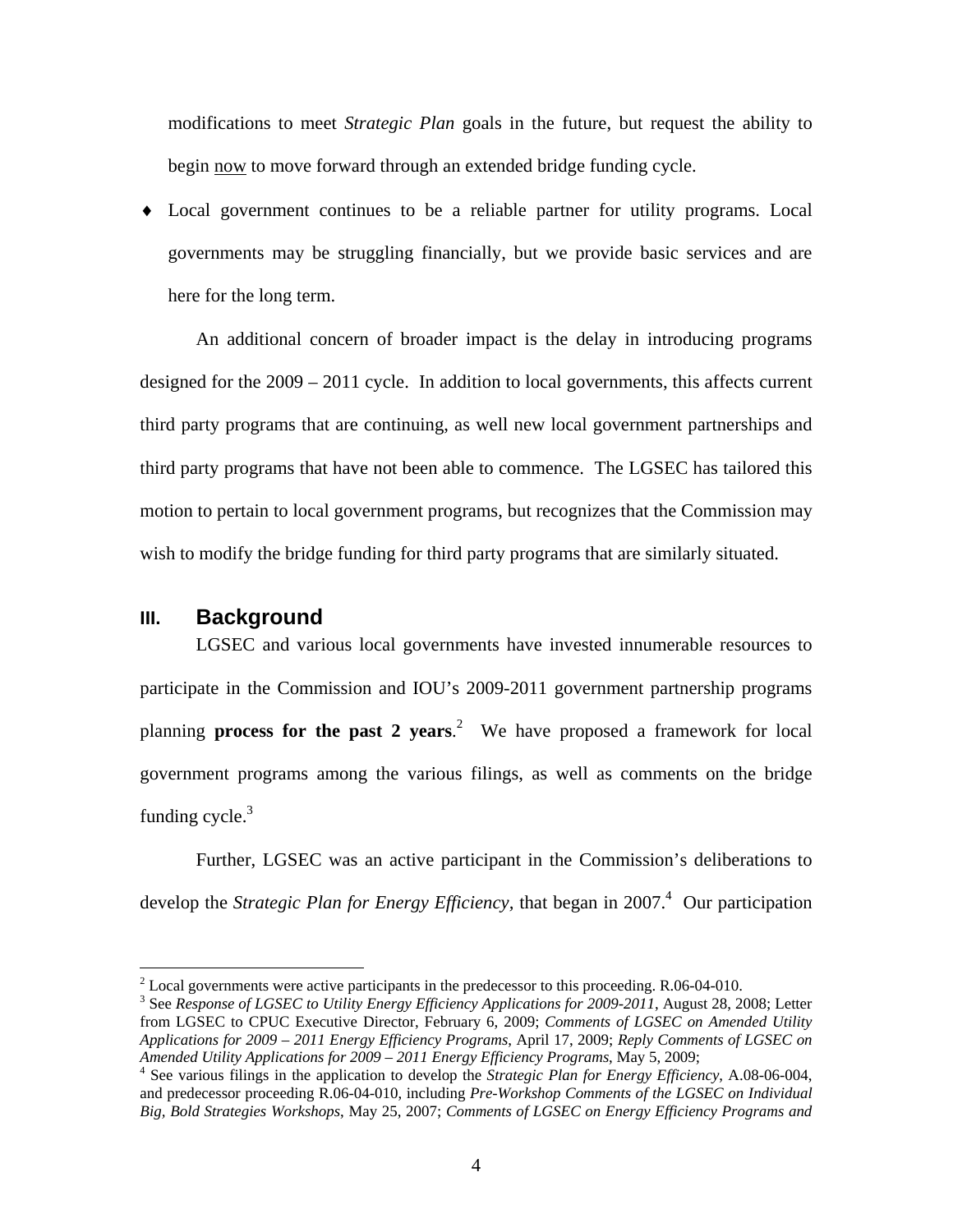was premised on our understanding of the Commission's intent that the *Strategic Plan*  would inform the 2009-2011 program offerings and advance shared goals, serve as a living document, and compliment the IOU filings for 2009-2011, as well as advance the State's aggressive goals for carbon reduction. These goals were articulated initially in October 2007, in D.07-10-032.

 The current economic crisis nationally and in California particularly, is damaging for local governments and all public entities. Between March 2, 2009, when the utilities submitted their amended applications, and now, local governments have been and continue to be forced to re-prioritize at all levels due to ongoing budget cuts, the magnitude and frequency of which are difficult to anticipate.

 There does not appear to be any question that local government partnerships will continue in the next program cycle. We are aware that the latest information from Commission staff suggests the portfolio will be approved by the end of September. With all due respect, the expected approval date has been shifting for over a year. The Commission must recognize that this instability and prolonged process is hampering program delivery and creating undue lost opportunities. If the Commission timely issues a decision on the utility applications in September, approval of this motion may not be necessary. However, past experience leads us to believe additional delay is likely, and will further inhibit local government energy efficiency partnerships. Even if the programs are approved in September, it often can take more than six months for partnership contracts to be finalized, as LGSEC has explained previously.<sup>5</sup>

 $\overline{a}$ 

*Strategies*, July 10, 2007*; Comments of the LGSEC on the Draft Strategic Energy Efficiency Plan*, July 31, 2008; *Reply Comments of the LGSEC on the Draft Strategic Energy Efficiency Plan*, August 7, 2008. <sup>5</sup> <sup>5</sup> See, in particular, February 6, 2009, Letter from LGSEC to CPUC Executive Director re: A.08-07-021 et

al, Request for Extension on Supplemental Filings of Energy Efficiency 2009 – 2011 Applications.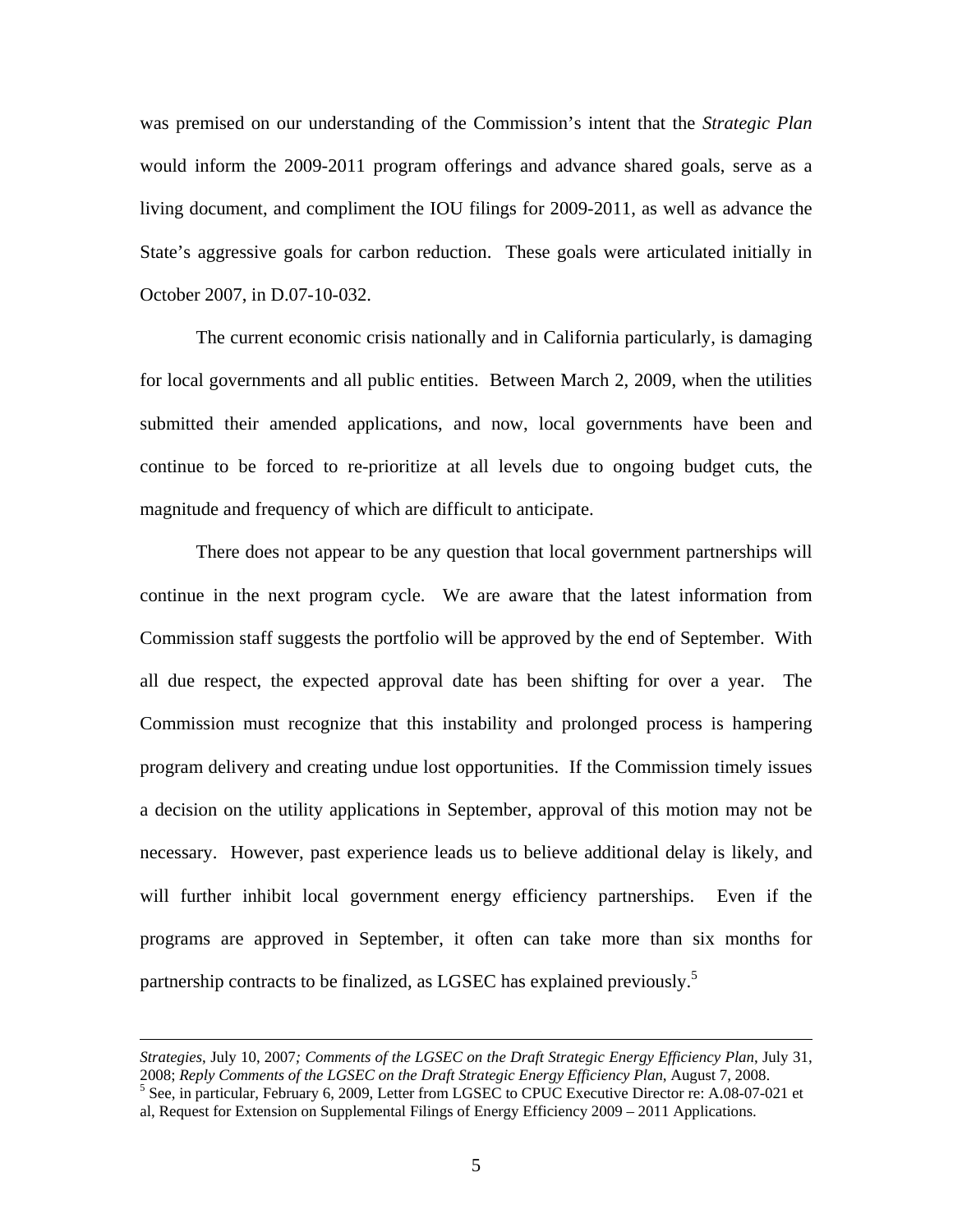# **IV. Requested Action**

 The Commission should adopt the recommendations below at its September 10, 2009 business meeting.

- Amend the bridge funding contracts to extend at least six months beyond the date the 2009 – 2011 applications are approved, raising monthly allocations and granting greater flexibility to lift the constraints on local government partnerships and thereby allow local governments to deploy complimentary projects and programs to avoid lost opportunities.
- Recognize local governments as part of the commercial category and as such, eligible for up to 100% direct installation program approaches to avoid lost opportunities.
- Recognize that the Total Resource Cost may not be a valid test of cost for local government programs, and identify this as a discussion that should be undertaken in preparation for roll-out of the next program cycle in 2012.
- Reduce excessive reporting and analysis to streamline programs while retaining EM&V to document savings that can be applied to plans, protocols, inventories and utility profits. The Commission should not delay meaningful projects because of unresolved issues.

### **V. Conclusion**

 We are facing unusual and extraordinary circumstances. The Commission should not delay meaningful projects because of unresolved issues. Local governments are challenged to be the local implementers and seek full cooperation between the Commission and utilities to agree to a relevant plan that reduces the paralysis that seems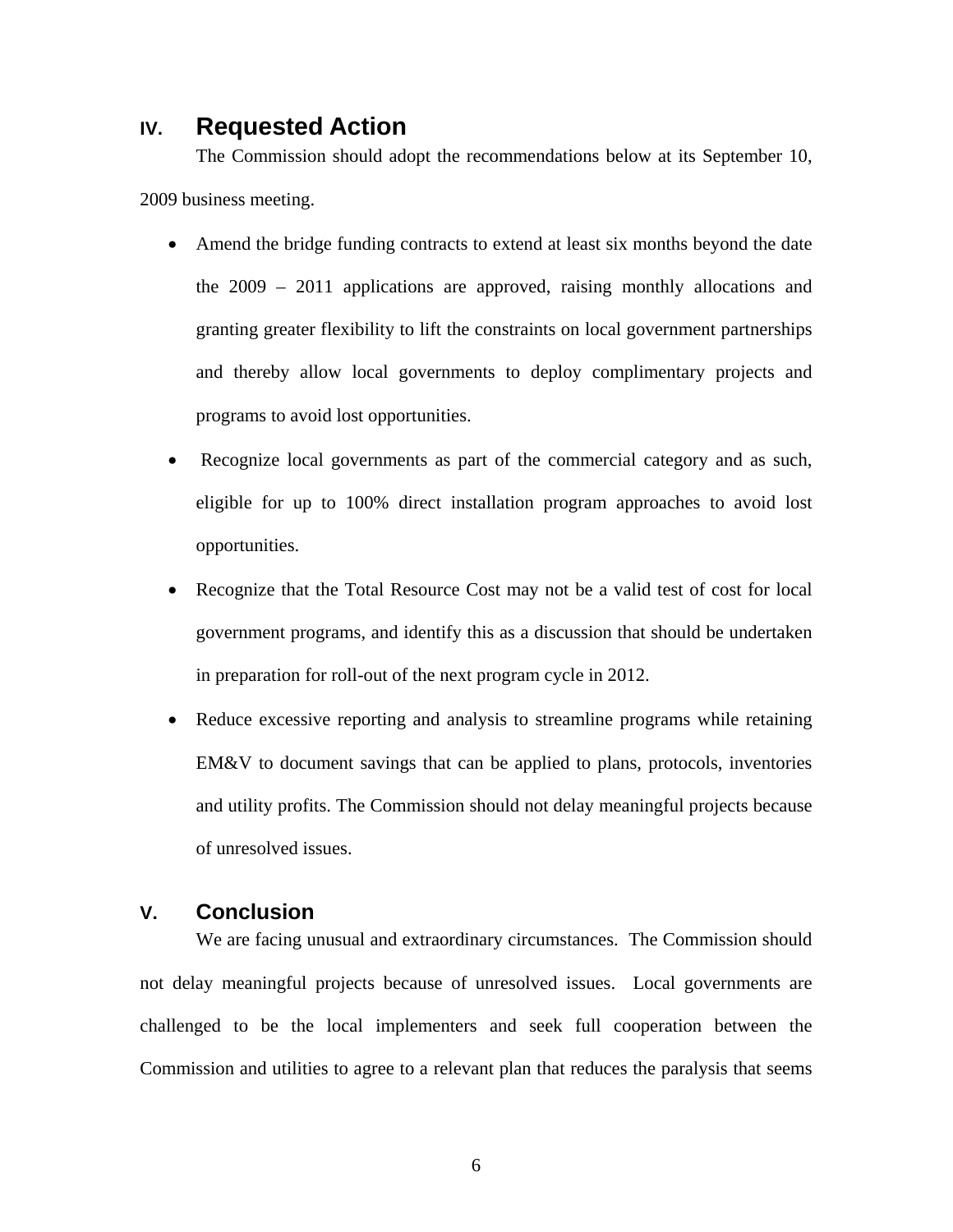to exist in the current process. The LGSEC and it extended membership have participated in various workshops and webinars across the state, and worked diligently to create a "peer to peer" network and to provide a responsive voice for local government issues throughout these proceedings. The LGSEC respectfully offers that we would like to spend our limited resources developing and delivering the 2009-2011 portfolio, rather than filing yet more comments with the Commission, although we will of course participate as required. The LGSEC remains available as a conduit to local governments for the administration and coordination of sustainable energy programs.

Dated: June 24, 2009 Respectfully submitted,

holy Inder

By: Jody S. London

 Jody London Consulting P.O. Box 3629 Oakland, California 94609 Telephone: (510) 459-0667 E-mail: jody\_london\_consulting@earthlink.net

 For THE LOCAL GOVERNMENT SUSTAINABLE ENERGY COALITION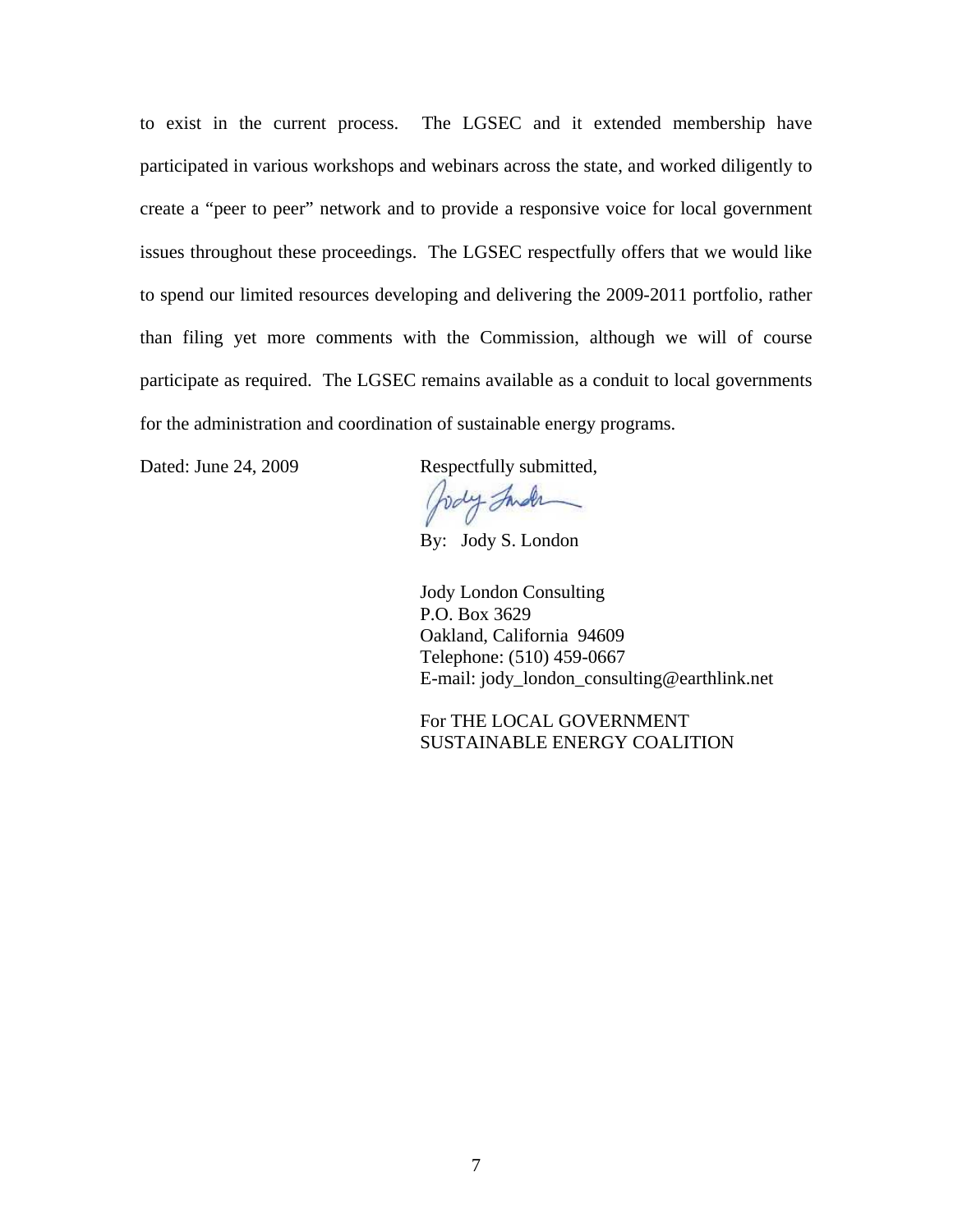## **CERTIFICATE OF SERVICE**

 **\_\_\_\_\_\_\_\_\_\_\_\_\_\_\_\_\_\_\_\_\_\_\_\_\_\_\_\_\_\_\_\_\_\_\_\_\_\_\_\_\_\_**

I, Jody London, certify that I have, on this date, served a copy of "Motion Of The Local Government Sustainable Energy Coalition to Amend Bridge Funding" on all known parties to A.08-07-021, A.08-07-022, A.08-07-07-023, and A.08-07-031 by transmitting an e-mail message with the document attached to each party named in the official service list, and by serving a hard copy on the Administrative Law Judge.

I declare under penalty of perjury, pursuant to the laws of the State of California, that the foregoing is true and correct.

Dated June 24, 2009 in Oakland, California.

Jody Inder  $\overline{\phantom{a}}$  , and the contract of the contract of the contract of the contract of the contract of the contract of the contract of the contract of the contract of the contract of the contract of the contract of the contrac

Jody London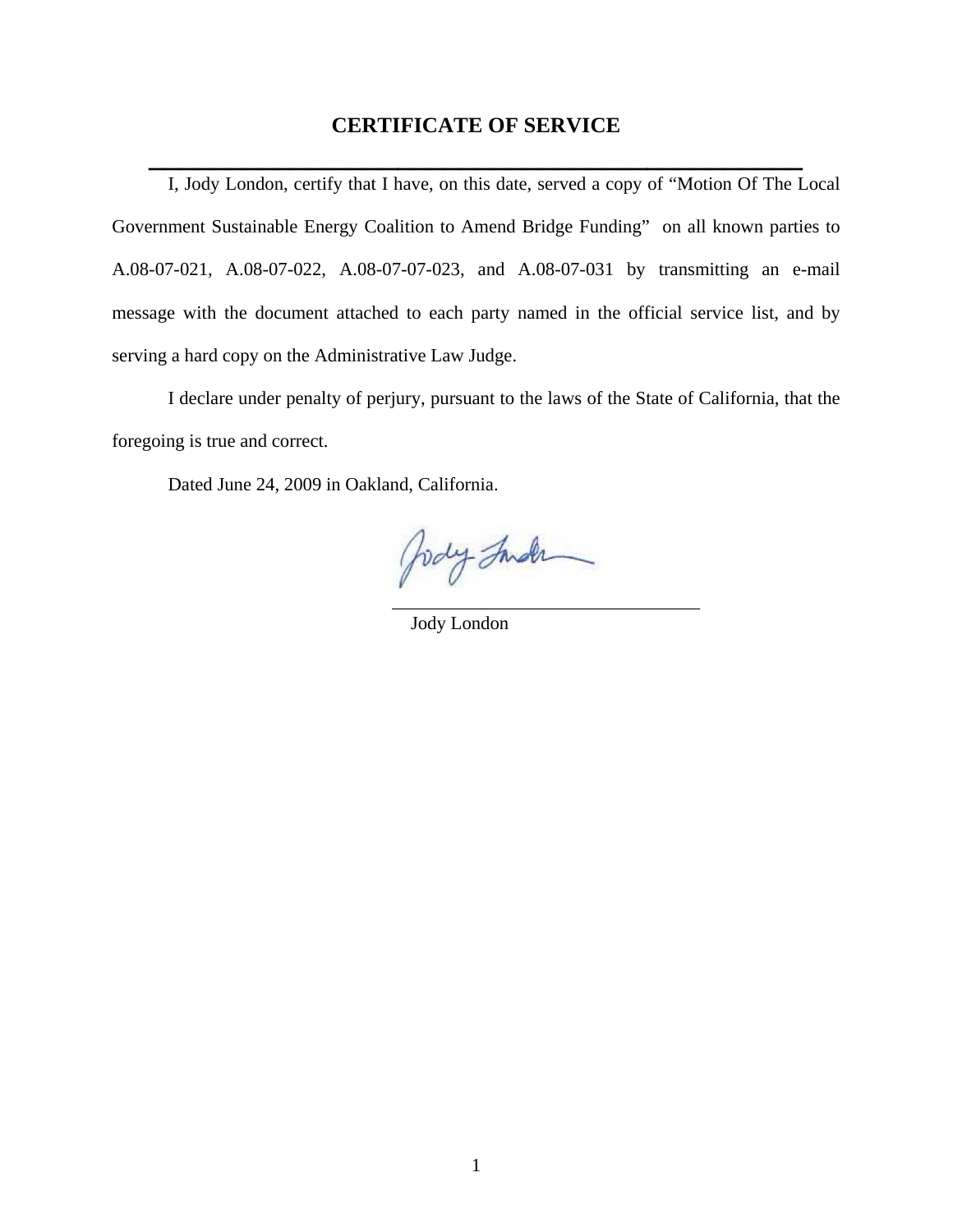**Proceeding: A0807021 - EDISON - FOR APPROV Filer: Southern California Edison Company List Name: LIST Last changed: June 24, 2009** 

**Proceeding: A0807022 - SOCAL GAS CO - FOR A Filer: Southern California Gas Company List Name: LIST Last changed: June 24, 2009** 

**Proceeding: A0807023 - SDG&E - FOR APPROVAL Filer: San Diego Gas & Electric Company List Name: LIST Last changed: June 24, 2009** 

**Proceeding: A0807031 - PG&E - FOR APPROVAL Filer: Pacific Gas and Electric Company List Name: LIST Last changed: June 24, 2009** 

ddayton@cleanenergysol.com sesco@optonline.net mmoore@newportpartnersllc.com keith.mccrea@sablaw.com donaldgilligan@comcast.net mharrigan@ase.org adam@agp-llc.com jimross@r-c-s-inc.com rockybacchus@gmail.com gtropsa@ice-energy.com ckmitchell1@sbcglobal.net spatrick@sempra.com dmahmud@mwdh2o.com nkarno@yahoo.com thamilton@icfi.com pwuebben@aqmd.gov larry.cope@sce.com monica.ghattas@sce.com cfpena@sempra.com liddell@energyattorney.com jennifer.porter@energycenter.org sephra.ninow@energycenter.org dmano@enalasys.com etaylor@enalasys.com mlewis@ctg-net.com

rscott@cheers.org dale@betterbuildings.com wilkinson@es.ucsb.edu tam.hunt@gmail.com pcanessa@charter.net mtierney-lloyd@enernoc.com rsa@a-klaw.com JeffreyH@hellermanus.com RemiT@hellermanus.com bfinkelstein@turn.org hayley@turn.org marcel@turn.org dil@cpuc.ca.gov jeanne.sole@sfgov.org stephen.morrison@sfgov.org achang@nrdc.org cjn3@pge.com saw0@pge.com steven@moss.net jsqueri@gmssr.com edwardoneill@dwt.com ssmyers@att.net jak@gepllc.com

mike.rogers@greenhomesamerica.www.oth@booth-law.com judi.schweitzer@post.harvard.edu jerryl@abag.ca.gov rknight@bki.com jody\_london\_consulting@earthlink.net hoerner@redefiningprogress.org swentworth@oaklandnet.com samuelk@greenlining.org TWhite@homeenergy.org john@proctoreng.com pmschwartz@sbcglobal.net tim@marinemt.org wem@igc.org hryan@smallbusinesscalifornia.org Rob@ConSol.ws jweil@aglet.org bill@jbsenergy.com elee@davisenergy.com mike@calcerts.com tcrooks@mcr-group.com eemblem@3eintinc.net chris@cuwcc.org mboccadoro@dolphingroup.org glw@eslawfirm.com lmh@eslawfirm.com jparks@smud.org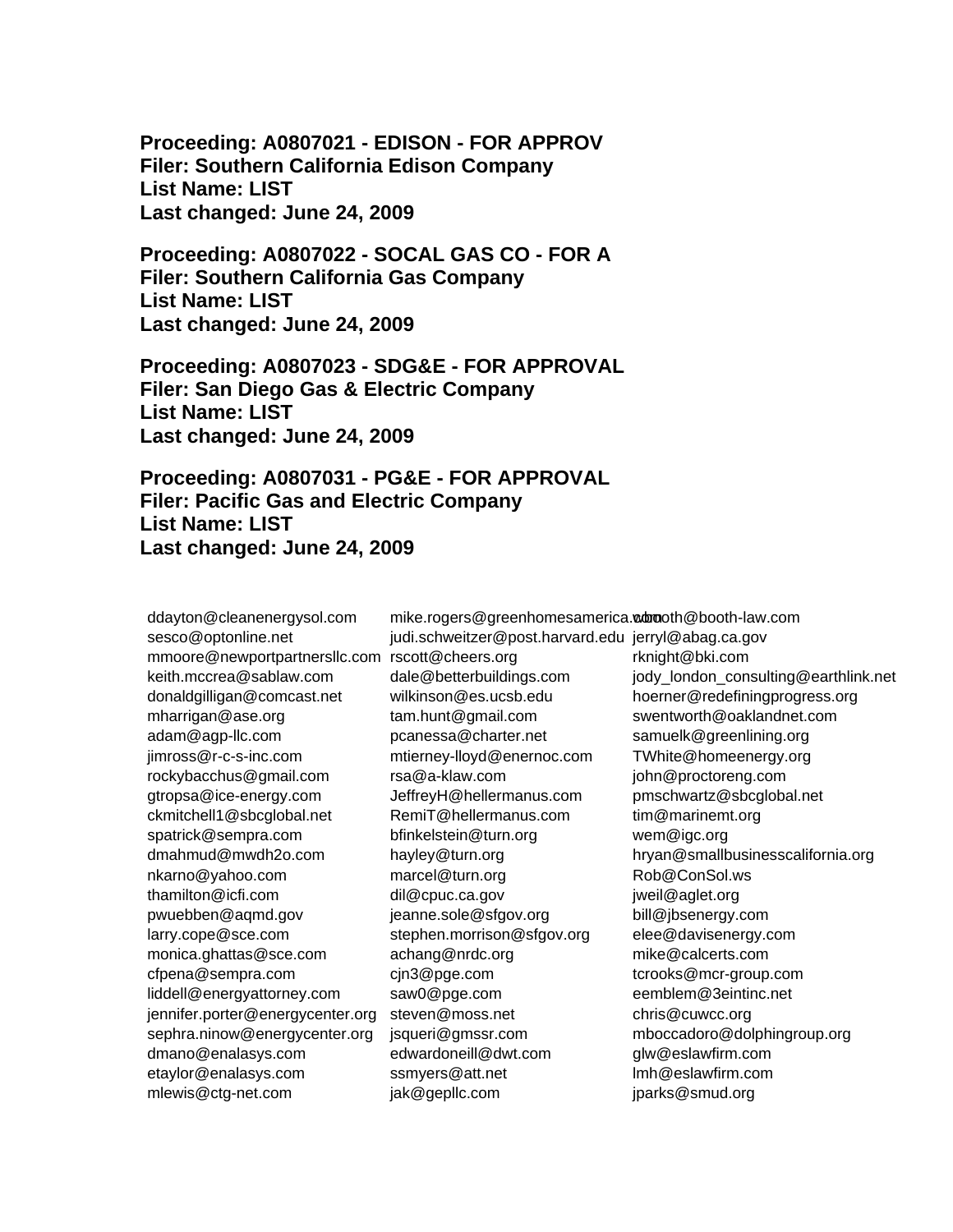ljimene@smud.org bmatulich@egia.com cscruton@energy.state.ca.us kmills@cfbf.com rob@clfp.com bburt@macnexus.org steve@greenplumbersusa.com js@clearedgepower.com tom@ucons.com gandhi.nikhil@verizon.net ameliag@ensave.com Clark.Pierce@us.landisgyr.com CCole@currentgroup.com srassi@knowledgeinenergy.com staples@staplesmarketing.com mking@staplesmarketing.com nphall@tecmarket.net skihm@ecw.org gstaples@mendotagroup.net annette.beitel@gmail.com padib@apx.com jmeyers@naima.org pjacobs@buildingmetrics.biz bbarkett@summitblue.com mmcguire@summitblue.com bobbi.sterrett@swgas.com emello@sppc.com David.Pettijohn@ladwp.com tblair@mwdh2o.com bmcdonnell@mwdh2o.com AWilliamson@semprautilities.com HYao@SempraUtilities.com kwong@semprautilities.com kshore@semprautilities.com gclayborn@gmail.com nhernandez@isd.co.la.ca.us david@nemtzow.com susan.munves@smgov.net jcluboff@lmi.net brad.bergman@intergycorp.com southlandreports@earthlink.net cyin@yinsight.net cdamore@icfi.com dpape@icfi.com sculbertson@icfi.com don.arambula@sce.com tory.weber@sce.com Case.Admin@sce.com Jennifer.Shigekawa@sce.com Laura.Genao@sce.com

Stacie.Schaffer@sce.com dwood8@cox.net rsperberg@onsitenergy.com jlaun@apogee.net ashley.watkins@energycenter.org CentralFiles@semprautilities.com irene.stillings@energycenter.org jyamagata@semprautilities.com CentralFiles@semprautilities.com bob.ramirez@itron.com rachel.harcharik@itron.com david.gordon@efm-solutions.com kjk@kjkammerer.com LukeH@enalasys.com cneedham@edisonmission.com cperkins@energycoalition.org mimungi@energycoalition.org TFlanigan@EcoMotion.us sthompson@ci.irvine.ca.us sbarata@opiniondynamics.com mlong@anaheim.net cheryl.collart@ventura.org Jeff.Hirsch@DOE2.com hhuerta@rhainc.com pk@utilitycostmanagement.com atencate@rsgrp.com lcasentini@rsgrp.com jcelona@sbcglobal.net ann.kelly@sfgov.org abesa@semprautilities.com wblattner@semprautilities.com pvillegas@semprautilities.com norman.furuta@navy.mil eric@ethree.com kgrenfell@nrdc.org lettenson@nrdc.org nlong@nrdc.org andrew\_meiman@newcomb.cc andy.goett@paconsulting.com ann\_mccormick@newcomb.cc efm2@pge.com yxg4@pge.com John\_Newcomb@newcomb.cc filings@a-klaw.com LDRi@pge.com lhj2@pge.com matt\_sullivan@newcomb.cc nes@a-klaw.com sls@a-klaw.com SRRd@pge.com

tmfry@nexant.com rekl@pge.com sbuchwalter@icfi.com sdhilton@stoel.com thuebner@icfi.com vprabhakaran@goodinmacbride.com jimflanagan4@mac.com policy.solutions@comcast.net cem@newsdata.com lisa\_weinzimer@platts.com M1ke@pge.com slda@pge.com wmcguire@fypower.org bkc7@pge.com jkz1@pge.com wcm2@pge.com regrelcpuccases@pge.com hxag@pge.com rafi@pge.com epetrill@epri.com andrew.wood3@honeywell.com sharon@emeter.com Mary@EquipoiseConsulting.com elowe@barakatconsulting.com tlmurray@earthlink.net singh70@gmail.com ghamilton@gepllc.com mistib@comcast.net ashish.goel@intergycorp.com grant.cooke@intergycorp.com jay.bhalla@intergycorp.com rfox@intergycorp.com sbeserra@sbcglobal.net michael.cheng@paconsulting.com cadickerson@cadconsulting.biz alex.kang@itron.com Ann.Peterson@itron.com fred.coito@kema.com jenna.canseco@us.kema.com jennifer.fagan@itron.com jtiffany@ase.org john.cavalli@itron.com kathleen.gaffney@kema.com brbarkovich@earthlink.net Karin.Corfee@kema.com karl.brown@ucop.edu mrw@mrwassoc.com Bruce@BuildItGreen.org awatson@quest-world.com robertg@greenlining.org